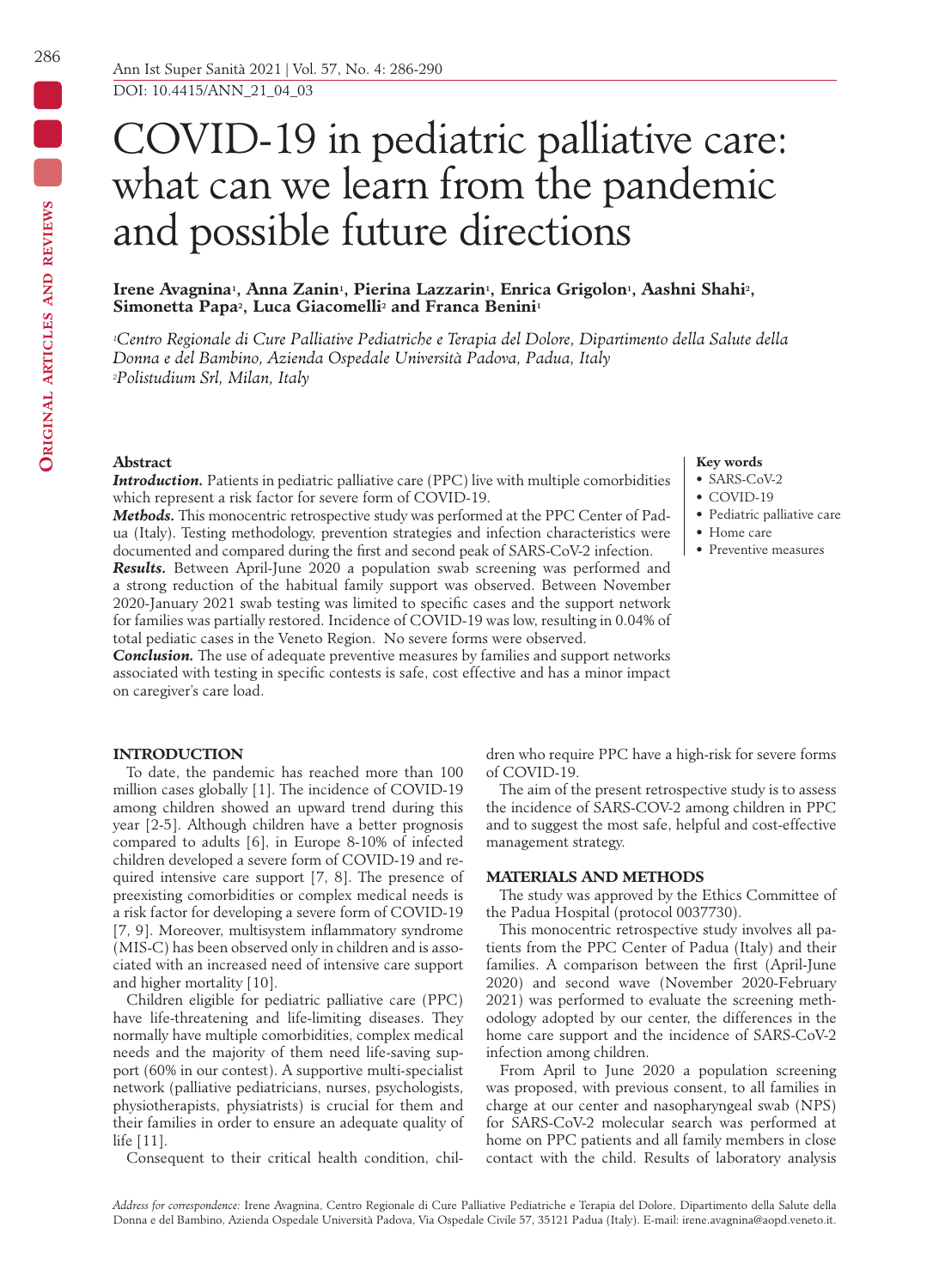were collected at the PPC Center of the Department of Women and Children Health at the Padua Hospital (Italy).

From November 2020-February 2021 the NPS for the SARS-CoV-2 molecular search was proposed only to patients and caregiver before hospitalization in the Pediatric Hospice and to symptomatic or close contact patients or caregivers.

In April 2020 and February 2021, we submitted an anonymous online questionnaire (*Appendix 1*) to all the main caregivers of children in charge at our PPC center. The topics analyzed in the questionnaire were: the application of the World Health Organization recommendations for the prevention of infection, the changes of habits to reduce the risk of contagion, the reduction in practical support received from people outside the family (health providers/friends/family), the flu vaccinations status of both patient and family. In February at the same questionnaire was added an additional focus regarding the personal opinion of parents on CO-VID-19 vaccine.

The quantitative and qualitative analysis of the survey was performed at the PPC Center of the Department of Women and Children of the Padua Hospital.

Our data were compared with the absolute number of COVID-19 infections documented until February 2021 at the Regional Register of SARS-CoV-2 infections of the Veneto Region.

In our observational study variables associated with patients, screening methodology and questionnaire were expressed as absolute value, mean, percentage. No further statistical analysis was performed.

#### **RESULTS**

## *Incidence*

From April 2020 to February 2021 the total number of positive children was 13 out of 170 patients followed by our PPC center in February 2021 (8%). The characteristics of this population are resumed in *Table 1*. Two patients (15.4%) had a hospital-acquired infection, six patients (46.2%) had a domestic-acquired infection, three asymptomatic patients (23.1%) resulted positive at the pre-hospitalization screening, in two patients (15.4%) the source of the infection was unknown.

In addition, eight other families reported positive NPS among parents and siblings. Of these, two caregivers were asymptomatic and were identified by the prehospitalization screening.

Once identified, positive patients were closely monitored by our medical-nursing team with telemedicine. Specific pathways in case of severe symptoms were previously defined and shared with families.

Four patients (30.7%) were asymptomatic, nine patients (69.2%) presented mild-moderate symptoms as mild respiratory symptoms as flu, worsening of secretion, pneumonia (7/13), fever (4/13), abdominal pain and diarrhea (2/13). Two patients (15.4%) required hospitalization for pneumonia, none required intensive care support or presented MIS-C. All patients had a complete recovery from COVID-19.

Only one caregiver resulted positive in April 2020 and no children contracted the infection during the first

## **Table 1**

Characteristics of children with documented SARS-CoV-2 infection in PPC up to February 2021

| <b>Characteristic</b>                                                                 | N of<br>patients<br>(%) |
|---------------------------------------------------------------------------------------|-------------------------|
| Total number of children in PPC<br>Total number of children with SARS-CoV-2 infection | 170<br>13 (8%)          |
| Number of children with SARS-CoV-2 infection<br>(April-August 2020)                   | 0                       |
| Number of children with SARS-CoV-2 infections<br>(September-October 2020)             | 2(15%)                  |
| Number of children with SARS-CoV-2 infection<br>(November-February 2021)              | 11 (85%)                |
| Median age (years), range                                                             | $7.44(1.3-$<br>15.11)   |
| Age group (y):<br><1                                                                  | $\Omega$                |
| $1 - 5$                                                                               | 6(46.2%)                |
| $6 - 10$                                                                              | $1(7.6\%)$              |
| >10                                                                                   | 6(46.2%)                |
| Sex<br>Male                                                                           | 6(46.2%)                |
| Female                                                                                | 7 (53.8%)               |
| Pathology                                                                             |                         |
| Oncologic                                                                             | 2 (15.4%)               |
| Non oncologic                                                                         | 11 (84.6%)              |
| Life support<br>Non invasive ventilation                                              | 3(23.1%)                |
| Tracheostomy                                                                          | 2 (15.4%)               |
| Gastrostomy/SNG                                                                       | 7 (53.8%)               |
| Need of frequent access to the hospital (for<br>treatments or follow up)              | 4 (30.8%)               |
| Need of physiotherapy                                                                 | 7 (53.8%)               |
| Going to school                                                                       | 4 (30.8%)               |
| Origin of infection                                                                   |                         |
| Hospital<br>Family                                                                    | 2 (15.4%)<br>6(46.2%)   |
| Detected by screening                                                                 | 3(23.1%)                |
| Not known                                                                             | 2 (15.4%)               |
| Main symptoms                                                                         |                         |
| Fever<br>Flu                                                                          | 4 (30.8%)<br>2 (15.4%)  |
| Increase of secretions                                                                | 3(23.1%)                |
| Pneumonia                                                                             | 2 (15.4%)               |
| Abdominal pain<br>Diarrhea                                                            | 1(7.7%)<br>1(7.7%)      |
| Asymptomatic                                                                          | 4 (30.8%)               |
| Need of hospitalization                                                               | 2 (15.4%)               |
| Need of intense care unit                                                             | $\overline{0}$          |

wave. Since September 2020 we have observed a higher incidence of the infection among children and caregivers, with a peak between November and February 2021  $(11/13)$ .

#### *Survey results*

The adherence to the questionnaire proposed in April 2020 and February 2021 was respectively 52% and 28%.

In both periods the most adopted prevention measures by the families were: avoiding aggregations (92% *vs* 77%;), ventilation of rooms in the house (70% *vs* 57%) and washing hands (56% *vs* 55%). The use of masks at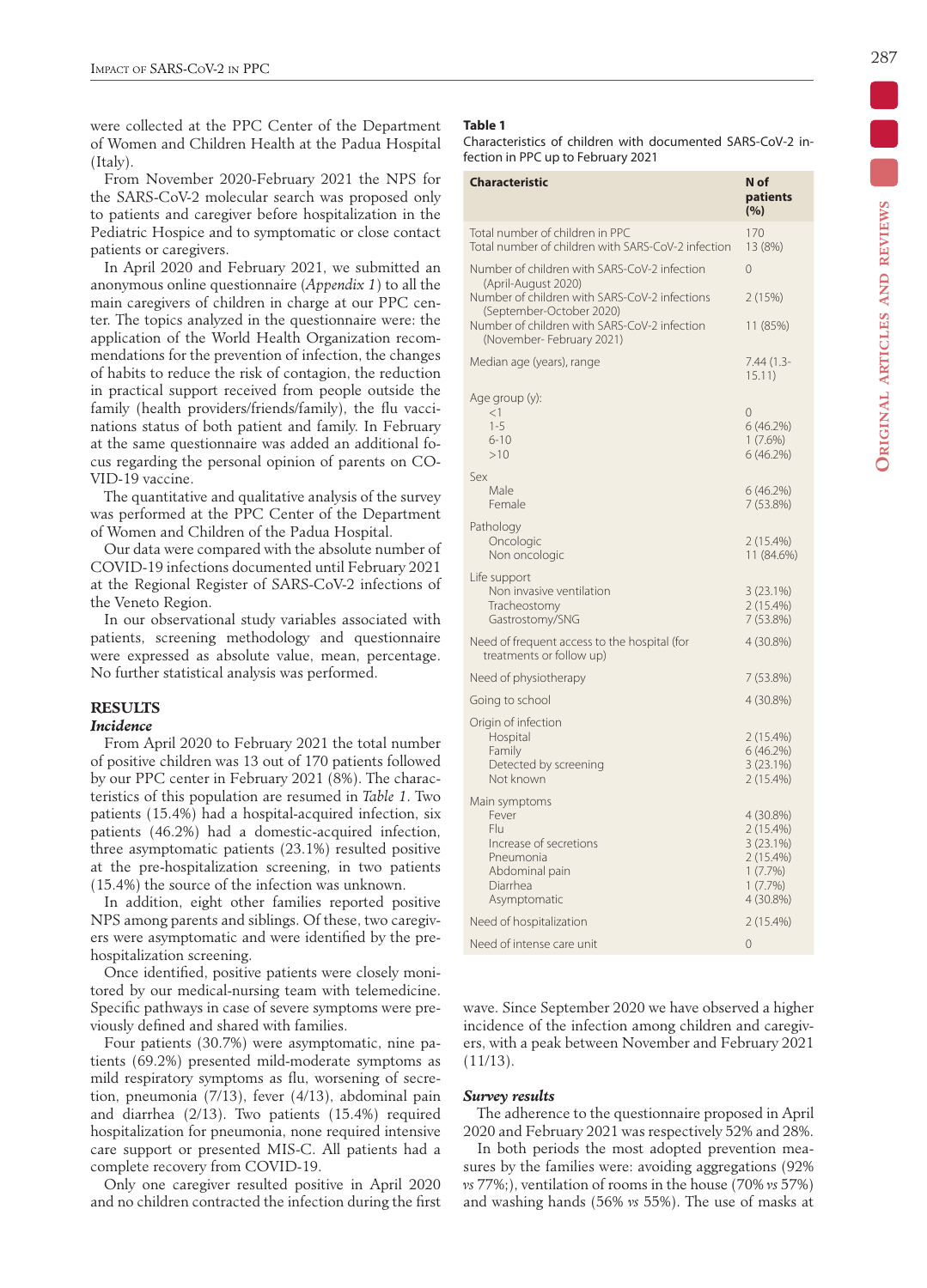home was higher in the first questionnaire (40%) compared to the second (27.5%). The distance of at least 1 meter was respected only in 25% of cases. In February 2021 in case of positive cases in families the use of masks at home and the domestic isolation were the two most adopted measures (respectively 20% and 17.5%).

Since the beginning of the pandemic, we observed an overall reduction in the child's outdoor recreational activity (88% *vs* 77%) and routine medical visits (74% *vs* 55.3%).

In April 2020 families reduced or suspended access of health-care providers to their home in 65.4% of cases and those of external people who normally assist the child in 100% of cases for friends or relatives and 57% for other professional care providers (babysitters, educators). In February 2021, the access at home of health care providers was reduced or suspended in only 39.2 % of patients and that of external people who normally assist the child was reduced in 36.8% for professional care providers and in 97.5% for friends or family members.

In April 68% of parents changed their work habits to reduce their outings whereas in February 64.1% of parents referred not to have any variation in work activities.

The use of telehealth consultation was higher in April 2020 (54%) compared to February 2021 (37.5%).

Evaluating the flu vaccination status, we observed in both periods a non-adherence to the flu vaccination in 40% of families. Moreover, in February 2021 40% of caregivers were still doubting about the SARS-CoV-2 vaccination.

#### *Screening strategies*

Between April-June 2020, 163 children were followed by our PPC center, of which 146 (89.6%) agreed to be screened for the SARS-CoV-2 infection. A total of 401 NPS were performed:103 children (71%) and 298 family members (63%), with an overall cost of approximately 25,500 euro (64€/swab). 43 patients and 3 families were not tested for the SARS-CoV-2 infection due to organizational reasons.

Between November 2020-January 2021, 68 families were tested for a total of 169 NPS: 104 as pre-hospitalization screening (61.5%) and 65 in 16 symptomatic families (38.5%). The cost was approximately 10,820 euro (64€/swab).

## **DISCUSSION**

Several reports assessed how the presence of pre-existing comorbidities represents an important risk factor for developing severe forms of COVID-19 [7, 9]. Most patients in PPC present multiple comorbidities, making this population especially at risk.

The analysis of data collected at the Padua PPC center suggests a different picture.

The overall incidence of COVID-19 among children in our region reached 4.2% of the total pediatric population, according to the Veneto Regional Register. Children in PPC represented 0.04% of total positive pediatric cases in Veneto (13/35,504) and no severe forms of the infection were observed. During the first observational period, from the screening performed on the pediatric population in charge of PPC, a zero-

incidence rate of COVID-19 emerged. It is likely that the immediate strict adherence to preventive measures adopted by the family had a positive impact on this finding. In fact, the COVID-19 prevention measures that these families adopt every year during the winter season only increased. Furthermore, the caregivers of children eligible for PPC are subjects who normally live in social isolation and the COVID-19 pediatric rates were not that high during the first wave in our region as during the second one. The survey showed that during the first observation period the major change was the reduction of the support from the health network normally guaranteed at home by the pediatrician, the physiotherapist or nurses, as well as that of other family members or friends who concretely help the family in the child's daily management. This implies a major work for the caregivers that already have an important daily care load [12] with a consequent greater burden [13], which deserves further investigation on the quality of life impact in a medium long term perspective.

During the second observational period, the decision of not repeating any population screening was consequent to the very low incidence of infection during the previous observational period. Moreover, seeing the strong impact of the isolation on the caregiver care load and family burden, preventive strategies were still adopted but with the resumption of the clinical and social network that normally helped the families at home. As a result, the second survey showed that in almost 50% of families the support at home from pediatricians or other health care providers was restored.

The reduction of social restriction compared to the first wave, can partially justify the increased number of SARS-CoV-2 infections observed among children in the second wave, which was also in line with the overall increased incidence of SARS-CoV-2 infections among children during the second spread of COVID-19. The origin of the infection was mostly secondary to other family members (46,2%) and only two cases (15,4%) were secondary to an inhospital spread of the infection.

A considerable number of asymptomatic cases (30.8% among children) were observed justifying the need of keeping the pre-hospitalization screening in order to maintain the Pediatric Hospice COVID-free.

The aim of PPC is the global quality of life of children and family [11]. For this reason, considering the minor impact of COVID-19 in this population and the negative effect of isolation on family's burden, we assume it to be a priority to restore the health-related support network at home. As a consequence of this, specific precautions and screening strategies are needed.

Prevention strategies were continuously used by the families based on WHO's recommendations as shown in the surveys. In terms of screening, using NPS for prehospitalisation and in case of symptoms or close contact together with the maintenance of home care (if feasible) were the most safe and cost-effective strategies.

#### *Limitations*

This study has potential limitations related to the heterogeneity of the sample and the data collection based on caregiver's evaluations. Moreover, other pos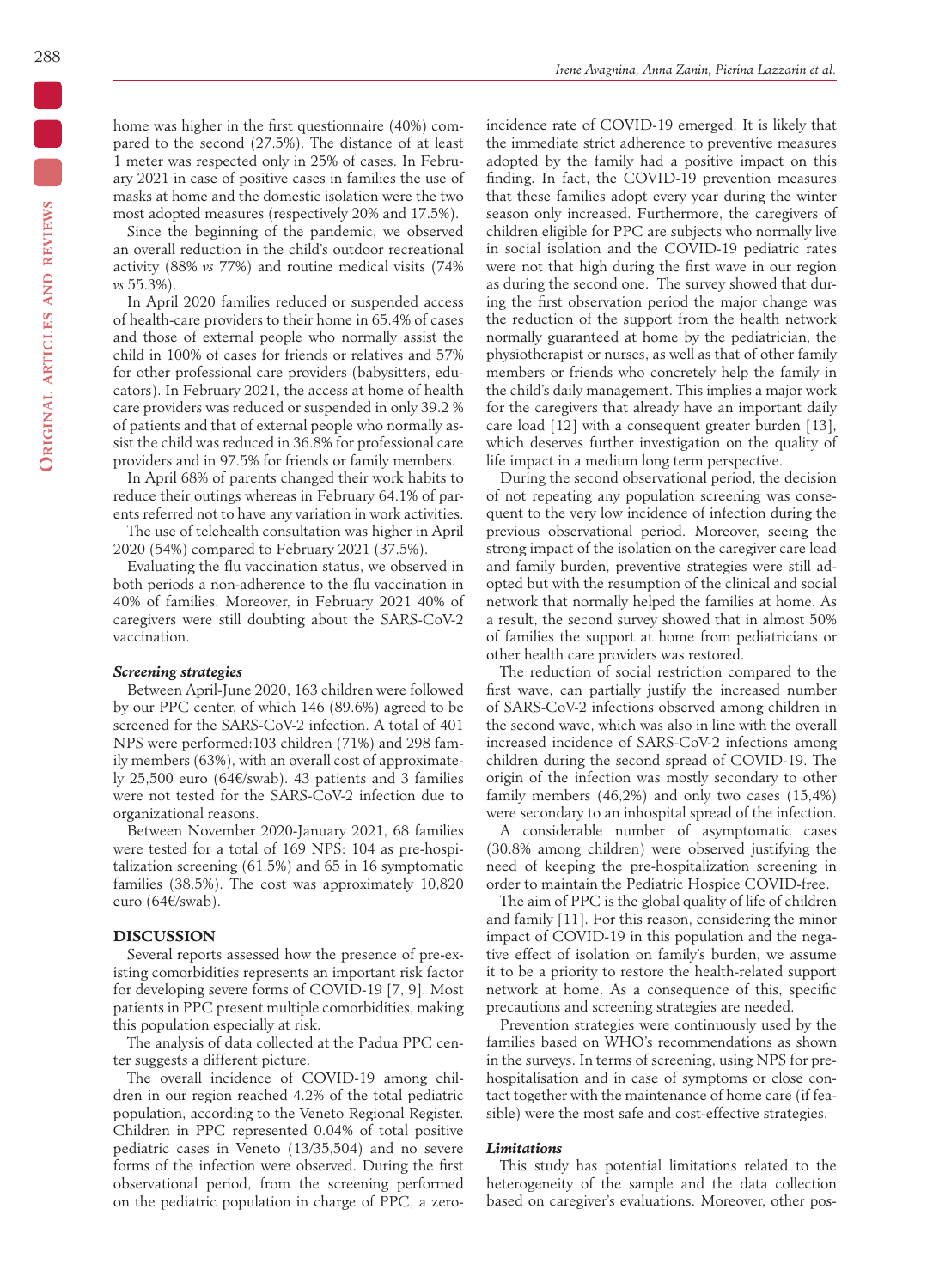sible contributing factors may have caused the increase of incidence of COVID-19 during the second wave. A case-control study comparing our population to the general pediatric population would have helped to evaluate those factors related to the increased incidence of COVID-19.

## **CONCLUSION**

In conclusion, considering the minor impact of COV-ID-19 in our population, we highlight the importance of preserving the family support network, with an adequate use of preventive measures and NPS. These tools resulted safe, cost-effective and helpful for the caregivers. Moreover, the pandemic has not induced a major awareness among families on vaccinations, with the need in the next future to intensify educational campaigns.

## *Conflict of interest statement*

This research did not receive any specific grant from funding agencies in the public, commercial, or not-forprofit sectors. Authors have nothing to disclose.

*Received* on 26 April 2021. *Accepted* on 31 August 2021.

## **Appendix 1. Questionnaire**

The questionnaire was submitted to the main caregiver in Italian as an e-CRF using surveymonkey in April 2020. The same questionnaire, with the exception for the first and last question was proposed in February 2021.

- 1. How important is for you the opportunity to be screened for SARS-CoV-2? (only in April 2020) Likert scale from 1 to 5 (1= not at all;  $5=$  very much)
- 2. At home do you follow these preventive measures (using a Likert scale 1-5 where 1 was no and 5 was always):
	- $\square$  Frequently wash hands with soap or alcohol-based hand sanitizer
	- $\Box$  Avoid touching your eyes, nose or mouth with unwashed hands
	- $\square$  Cough or sneeze into a tissue or on your elbow
	- $\square$  Keep safe distance from other people (1 meter)
	- Disinfect surfaces
	- □ Avoid aggregation or crowded place
	- $\Box$  Keep your home well ventilated
	- $\square$  Use of masks
- 3. Do you use other kind of precautions? (open answer)
- 4. If anyone in family presented possible symptoms of COVID-19, how did you behave? (multiple choice) Use of mask at home
	- $\square$  Domestic isolation of the sick person
	- □ Quarantine of the sick person in another home
	- $\square$  None
	- $\square$  No one presented symptoms
- 5. How did your life change in this period? (Likert scale 1-5; 1= for nothing, 5= very much)  $\square$  Reduction of health-related outside activities
	- $\square$  Reduction of recreational outside activities
	- $\Box$  Reduction of work activity
	- $\square$  Reduction of mere necessity activities (i.e., grocery shopping)
	- $\square$  Reduction of help from friends and family member at home
	- $\Box$  Increased use of web/call for communication with the child support network
	- $\square$  Sharing of the care load with other member of the family
- 6. In this period how did it change the support from the health care network normally involved in the care of your son at home? (Scale 1-4; 1 = unchanged, 2 = reduced,  $3$  = stopped, 4 = never used)
	- $\Box$  From the pediatrician
	- From other health-care providers (physiotherapist, psychologist, nurse...)
	- $\square$  From other non-professional figures (baby-sitters, educators, volunteers)
	- □ Other
- 7. Is your son regularly vaccinated?
	- □ Yes
	- $\n **INO**\n$
	- Never been vaccinated
- 8. Are you and your son vaccinated for flu?
	- □ Both
	- Only my son
	- Only parents
	- $\square$  No one
- 9. Would you like to be vaccinated for COVID-19? (question added in February 2021) □ Yes  $\n **II**$  No
	- I don't know